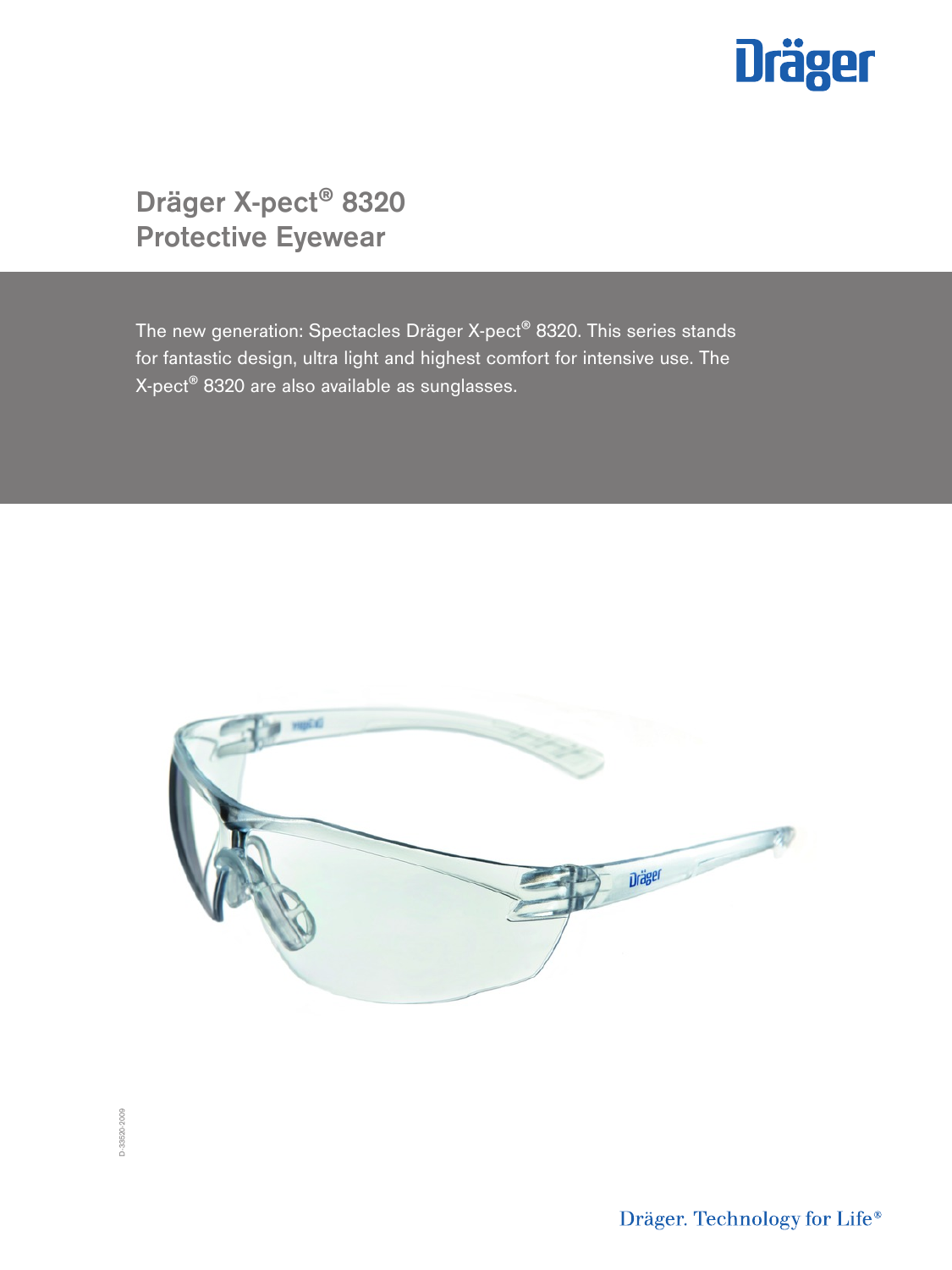### **Benefits**

### Very robust but extremely lightweight material

The material of the X-pect 8320 spectacles is very robust and stable due to polycarbonate material but is still extremely lightweight providing high comfort even during intensive use.

### Soft nose bridge

Equipped with a soft nose bridge the X-pect 8320 spectacles provide high wearer comfort even in extreme conditions like warm or cold atmosphere.

### Anti-scratch and anti-fog coating

The X-pect 8320 spectacles feature an anti-scratch and anti-fog coating to ensure clear vision in the most arduous of situations.

### Flex temples

The X-pect 8320 have got flexible temples providing minimum pressure and high wearer comfort.

### Single lens for a large field of vision

The single lens of the X-pect 8320 spectacles provides a large field of vision for high comfort and user acceptance.

### Wrap around design, sportive and modern

The X-pect 8320 wrap around design and the optimal curve of 9.5 offer effective protection for the eye area. Additionally, the spectacles are characterised by a modern and sporty look, making them extremely popular among users in industry, trade or for private use.

### UV protection and best optical class

The X-pect 8320 offer the highest UV protection available and the best optical class (class 1) for continuous work. Additionally, it is certified in accordance with EN 166:2001 and is CE compliant. This means that all spectacles meet high quality requirements.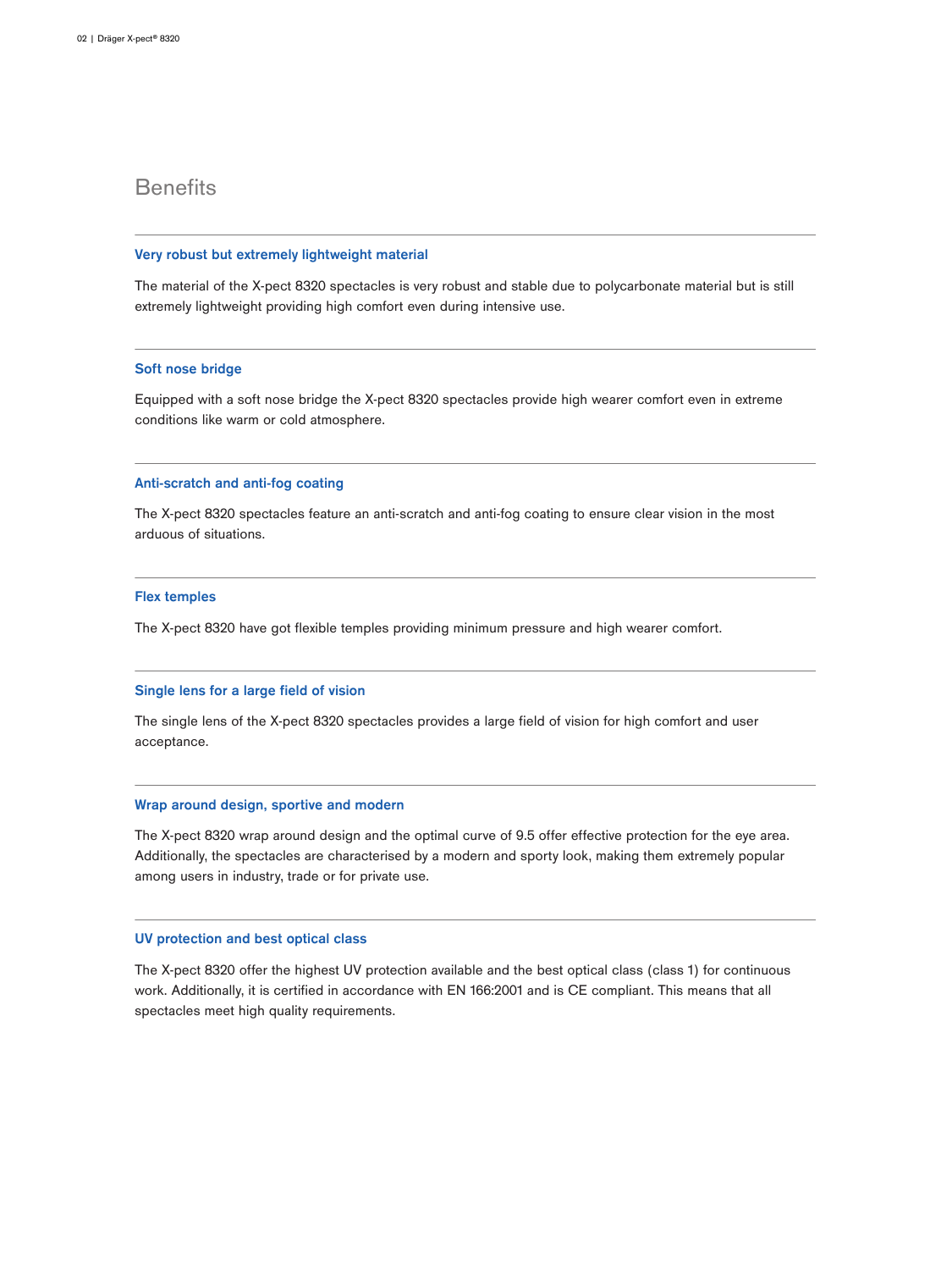# Related Products



### Dräger X-pect® 8110

The classical model for many applications and for visitors: Cover spectacles Dräger X-pect<sup>®</sup> 8110. They are designed to fit with prescription glasses.

## Dräger X-pect® 8120

The all-rounder: Cover spectacles Dräger X-pect® 8120. This series is very robust and adaptable for any face - with or without prescription glasses.



D-33561-2009

### Dräger X-pect® 8310

Pure design for optimal fit and high comfort: Spectacles Dräger Xpect® 8310. You can either choose from a clear or a yellow lense.



### Dräger X-pect® 8330

The individualist: Spectacles Dräger X-pect® 8330. Wrap around design with fully individually adjustable temples, metal free for high voltage environments.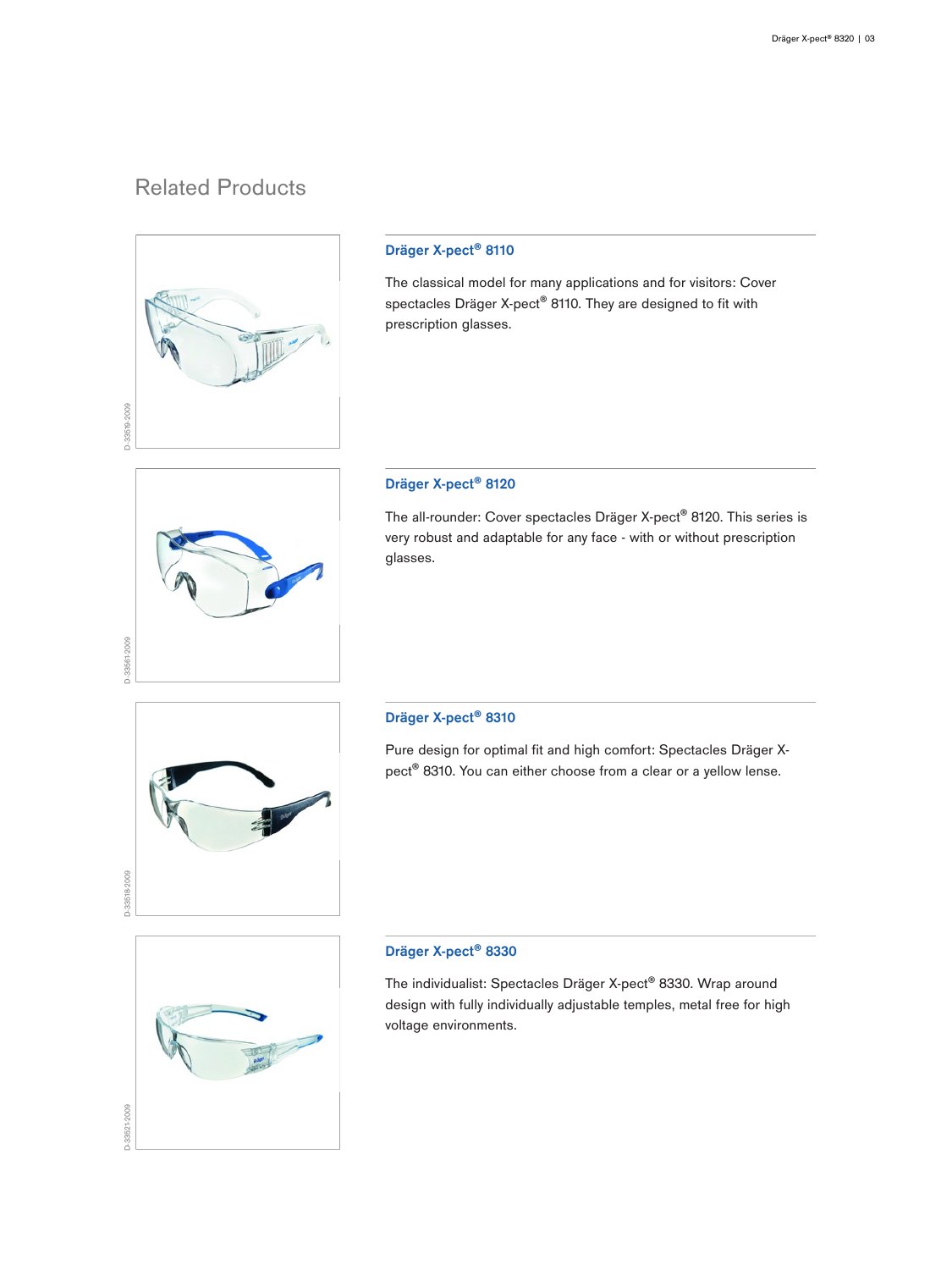# Related Products



### Dräger X-pect® 8340

The sportsman: Spectacles Dräger X-pect® 8340. This series combines individual adjustability and highest wearer comfort for long term use, even in extreme conditions.

# D-33527-2009

### Dräger X-pect® 8510

The sturdy one: Goggles Dräger X-pect® 8510. Equipped with a robust polycarbonate lens and wrap around design it provides authentic protection. Good combination with respiratory protection.



### Dräger X-pect® 8515

The robust one: Goggles Dräger X-pect® 8515. Equipped with acetate lens with high chemical resistance and wrap around design for authentic protection. Good combination with respiratory protection.



### Dräger X-pect® 8520

Premium protection: Goggles Dräger X-pect® 8520. It provides wrap around design, low weight and perfect fit with prescription glasses.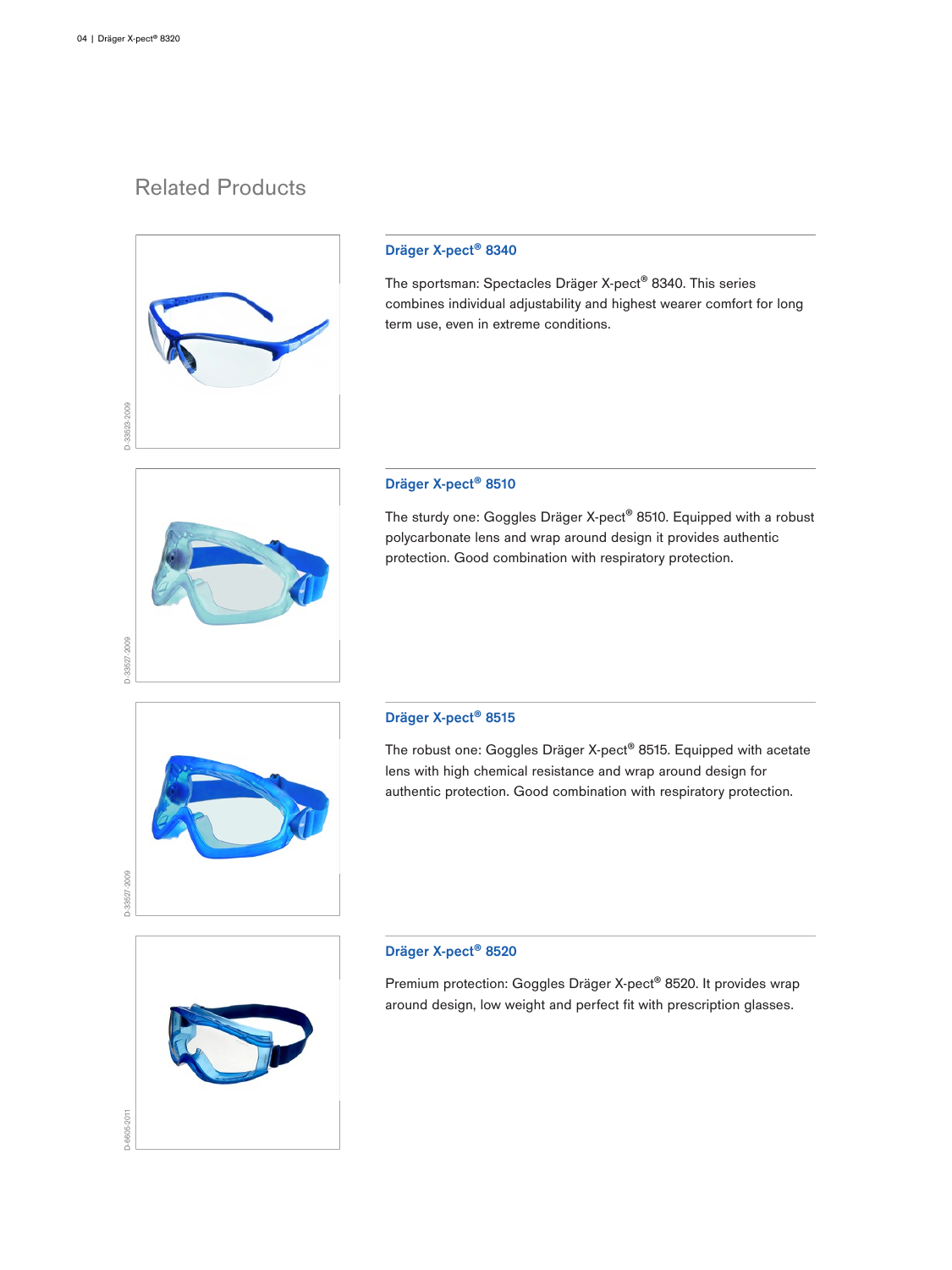# Technical Data

|                          | <b>COVER</b><br><b>SPECTACLES</b><br>Dräger X-pect<br>8100 |                          | <b>SPECTACLES</b>        |                          |                          |                          |                          |                          |                          | <b>GOGGLES</b>           |                          |                          |
|--------------------------|------------------------------------------------------------|--------------------------|--------------------------|--------------------------|--------------------------|--------------------------|--------------------------|--------------------------|--------------------------|--------------------------|--------------------------|--------------------------|
|                          |                                                            |                          | Dräger X-pect 8300       |                          |                          |                          |                          |                          |                          |                          | Dräger X-pect 8500       |                          |
|                          | Dräger<br>X-pect<br>8110                                   | Dräger<br>X-pect<br>8120 | Dräger<br>X-pect<br>8310 | Dräger<br>X-pect<br>8312 | Dräger<br>X-pect<br>8320 | Dräger<br>X-pect<br>8321 | Dräger<br>X-pect<br>8330 | Dräger<br>X-pect<br>8340 | Dräger<br>X-pect<br>8351 | Dräger<br>X-pect<br>8510 | Dräger<br>X-pect<br>8515 | Dräger<br>X-pect<br>8520 |
| Lens                     | PC                                                         | PC                       | PC                       | PC                       | PC                       | PC                       | PC                       | PC                       | PC                       | PC                       | Acetate                  | PC                       |
| <b>Material</b>          |                                                            |                          |                          |                          |                          |                          |                          |                          |                          |                          |                          |                          |
| Frame<br><b>Material</b> | <b>PC</b>                                                  | Nylon                    | PC                       | PC                       | PC                       | PC                       | PC                       | Nylon                    | PC                       | <b>PVC</b>               | <b>PVC</b>               | <b>PVC</b>               |
| <b>UV</b>                | yes                                                        | yes                      | yes                      | yes                      | yes                      | yes                      | yes                      | yes                      | yes                      | yes                      | yes                      | yes                      |
| Lens<br>color            | clear                                                      | clear                    | clear                    | yellow                   | clear                    | grey                     | clear                    | clear                    | grey                     | clear                    | clear                    | clear                    |
| Anti-<br>Scratch         |                                                            | yes                      | yes                      | yes                      | yes                      | yes                      | yes                      | yes                      | yes                      | yes                      | yes                      | yes                      |
| Anti-<br>Fog             |                                                            |                          | yes                      | yes                      | yes                      | yes                      | yes                      | yes                      | yes                      | yes                      | yes                      | yes                      |
| Weight<br>(g)            | 45                                                         | 43                       | 24                       | 24                       | 21                       | 21                       | 27                       | 27                       | 26                       | 101                      | 86                       | 88                       |

Lens colors

Clear: maximum light transmission; is used for general purpose safety spectacles Yellow: offers enhanced contrast in poorly lit conditions

Grey: reduces eye fatigue under glare conditions and sunlight

# Ordering Information

| Cover Spectacles Dräger X-pect 8100    | No. of pcs | Order-No. |  |  |  |
|----------------------------------------|------------|-----------|--|--|--|
| Cover spectacles Dräger X-pect 8110    | 10         | R 58 247  |  |  |  |
| Cover spectacles Dräger X-pect 8120    | 10         | R 58 248  |  |  |  |
| Spectacles Dräger X-pect 8300          |            |           |  |  |  |
| Spectacles Dräger X-pect 8310          | 10         | R 58 249  |  |  |  |
| Spectacles Dräger X-pect 8312 - tinted | 10         | R 58 266  |  |  |  |
| yellow                                 |            |           |  |  |  |
| Spectacles Dräger X-pect 8320          | 10         | R 58 268  |  |  |  |
| Spectacles Dräger X-pect 8321 - tinted | 10         | R 58 269  |  |  |  |
| grey                                   |            |           |  |  |  |
| Spectacles Dräger X-pect 8330          | 10         | R 58 267  |  |  |  |
| Spectacles Dräger X-pect 8340          | 10         | R 58 270  |  |  |  |
| Spectacles Dräger X-pect 8351          | 10         | R 58 619  |  |  |  |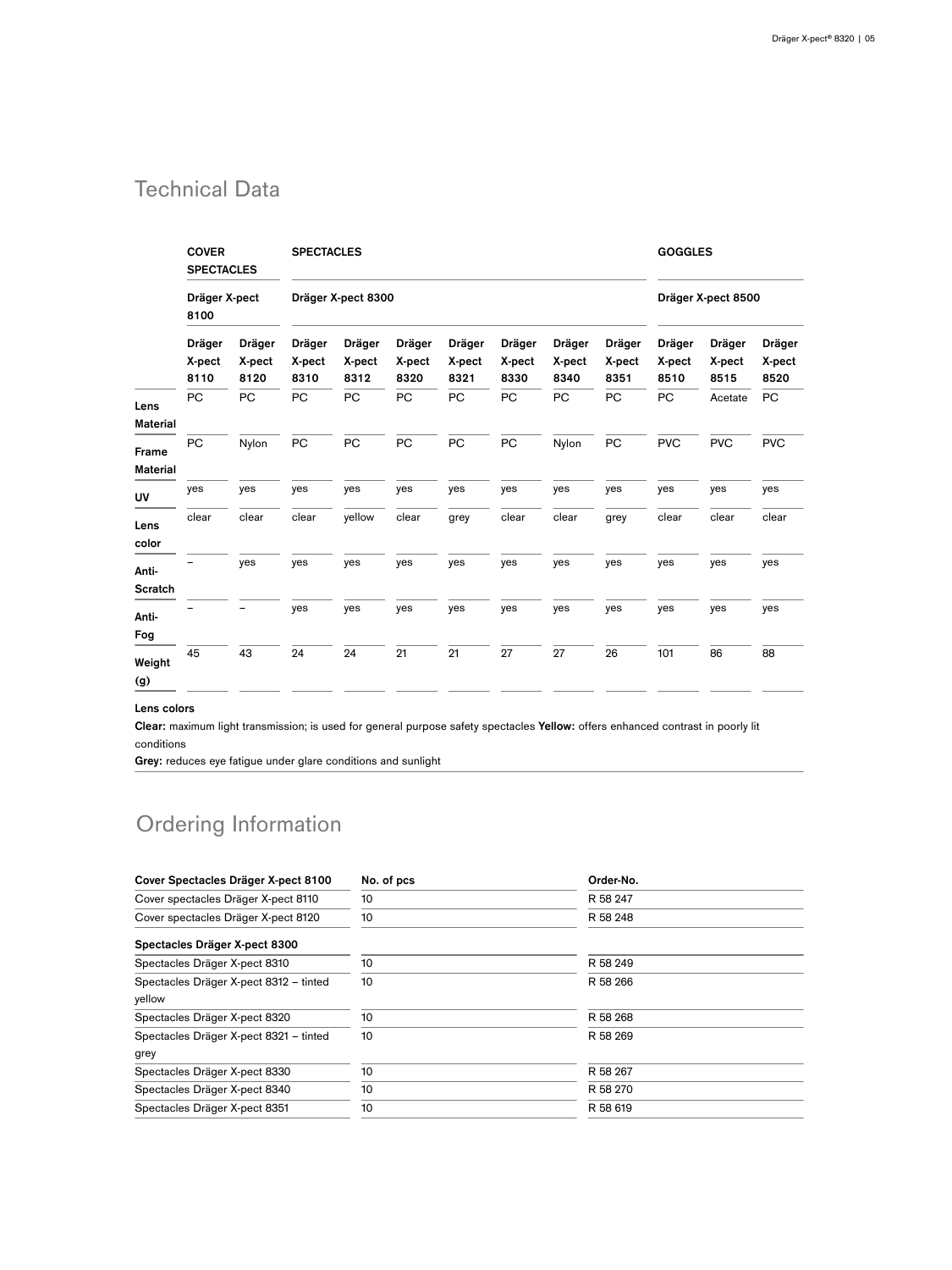# Ordering Information

### Goggles Dräger X-pect 8500

| Goggles Dräger X-pect 8510 – PC lens | R 58 373 |
|--------------------------------------|----------|
| Goggles Dräger X-pect 8515 - Acetate | R 58 271 |
| lens                                 |          |
| Goggles Dräger X-pect 8520           | R 58 272 |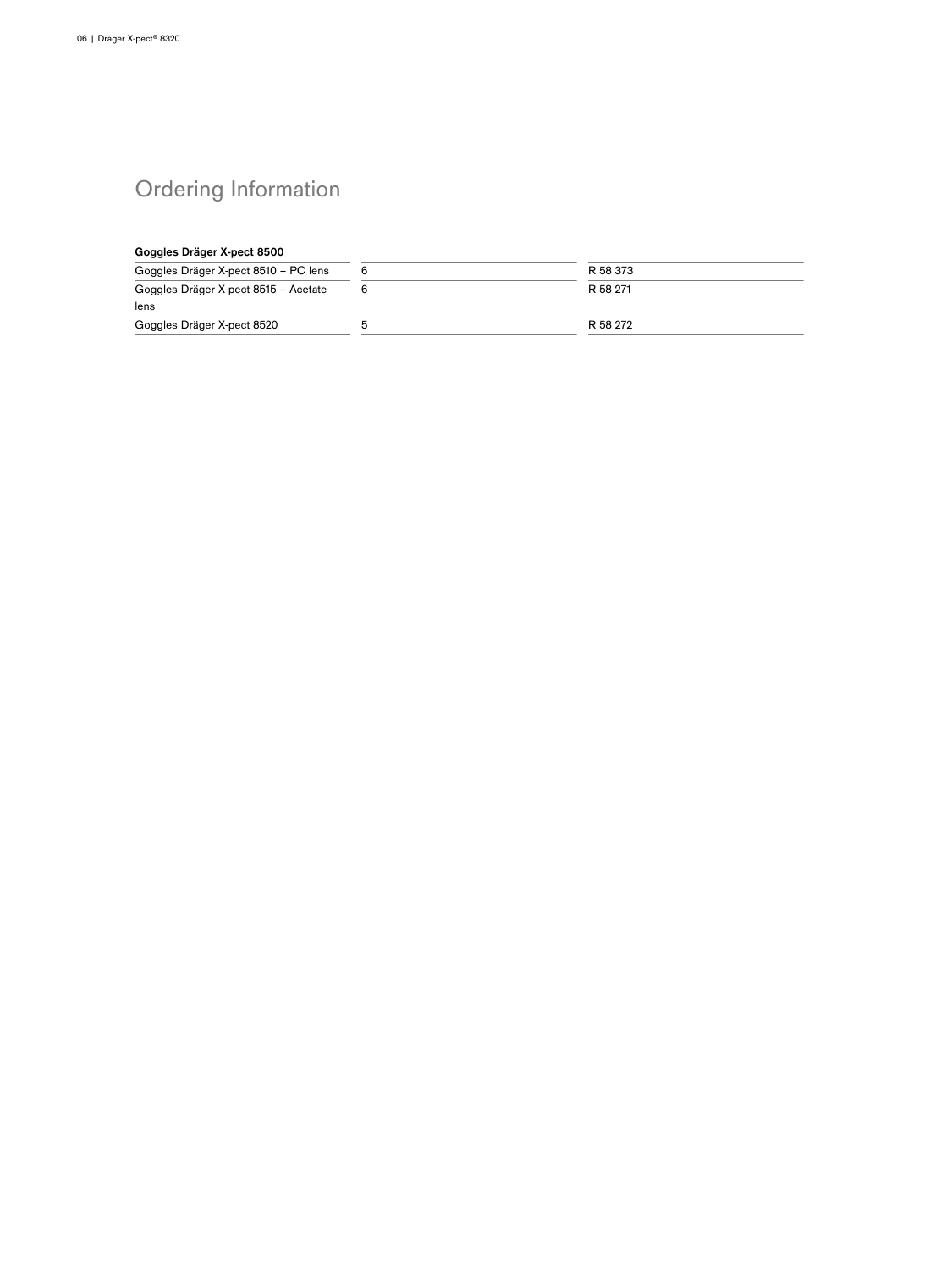**Notes**